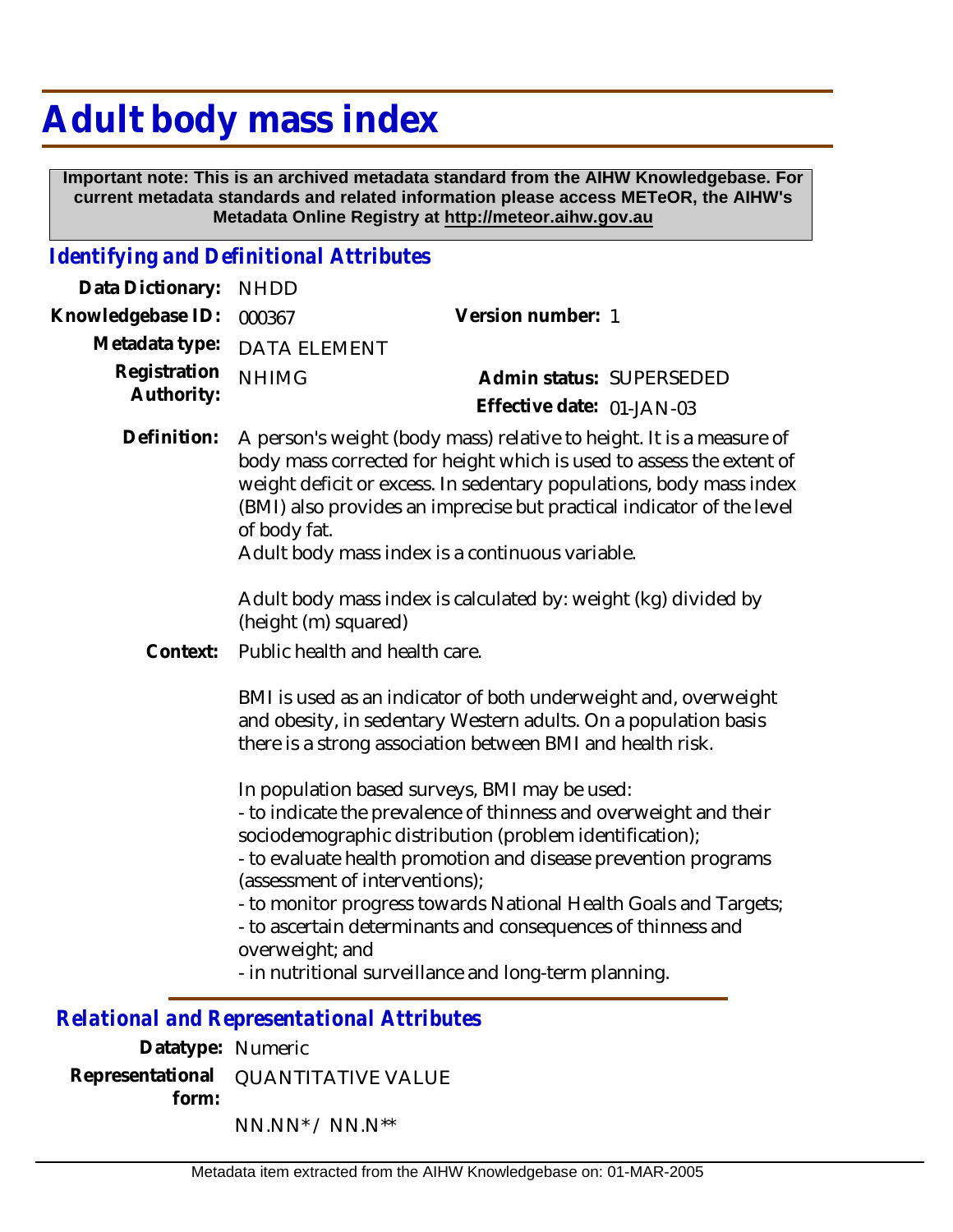**Representation**  3  **layout: Minimum Size:** 4 **Maximum Size:** Guide For Use: Adult body mass index cannot be calculated if either component necessary for its calculation (i.e. weight or height) is unknown or has not been collected (i.e. is coded to 888.8 or 999.9) Collection Methods: \*NN.NN for BMI calculated from measured height and weight. \*\*NN.N for BMI calculated from self-reported height and/or selfreported weight BMI calculated from measured height and weight should be distinguished from BMI calculated from self-reported height and/or weight. When either self-reported height or self-reported weight is used in the calculation, BMI should be recorded as selfreported BMI. BMI should be derived after the data entry of weight and height. It should be stored on the raw data set as a continuous variable and should not be aggregated or rounded. It is recommended that in population surveys, sociodemographic data including ethnicity should be collected, as well as other risk factors including physiological status (e.g. pregnancy), physical activity, smoking and alcohol consumption. Summary statistics may need to be adjusted for these variables. National health data elements currently exist for sex, date of birth, country of birth and Indigenous Status. Data elements are being developed for physical activity and smoking. Related metadata: is calculated using Adult height - measured version 1 is calculated using Adult height - self-reported version 1 is calculated using Adult weight - measured version 1 is calculated using Adult weight - self-reported version 1 is used in the derivation of Adult body mass index - classification version 1 has been superseded by Body mass index version 2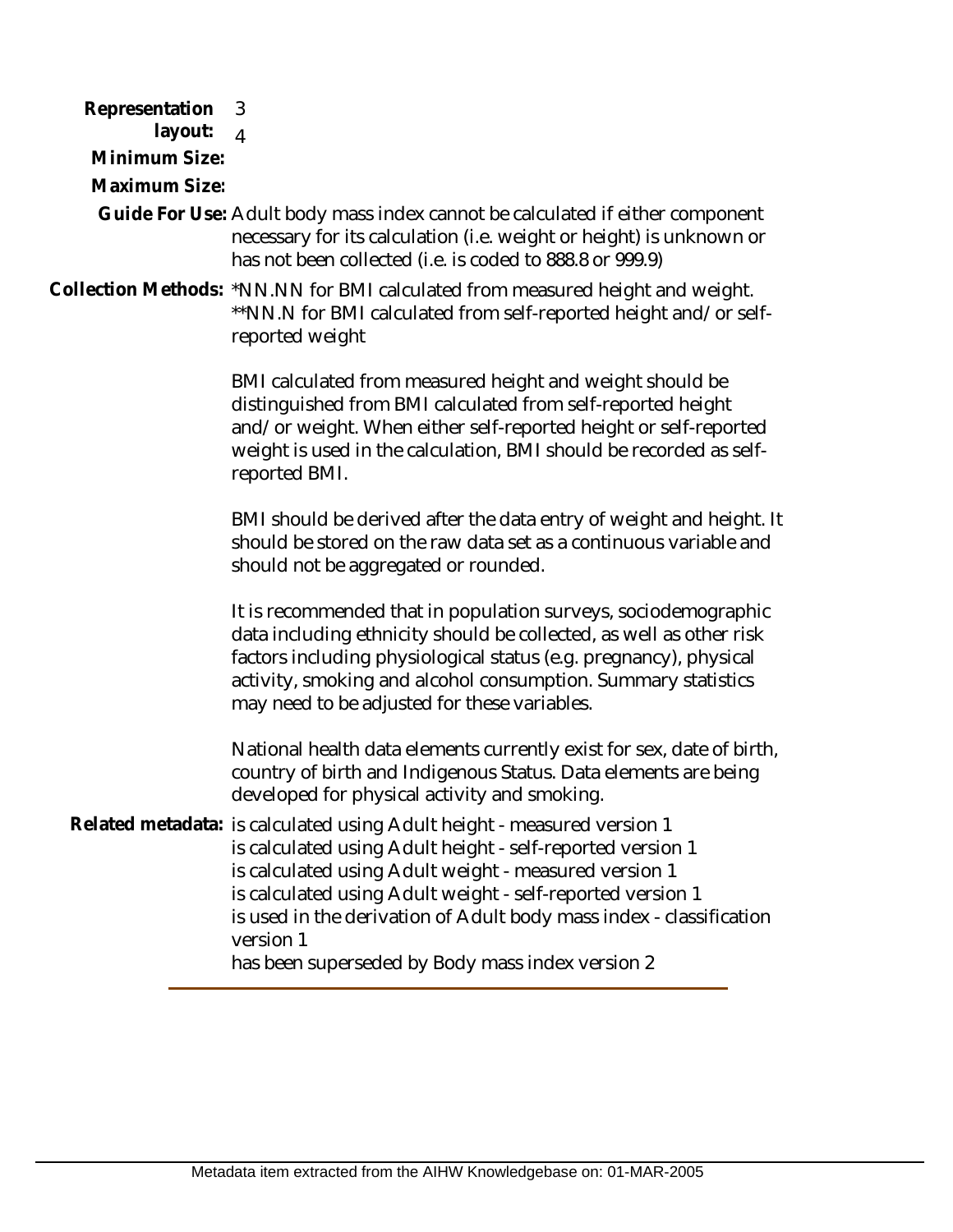## *Administrative Attributes*

**Source Document:**

Source Organisation: Responsible organisations: National Health Data Committee (NHDC) / National Centre for Monitoring Cardiovascular Disease, Australian Institute of Health and Welfare. (See also Comments)

> Comments: Submitting organisation: The Expert Working Group on Data Standards for Indicators of Body Fatness in Australian Adults through the National Centre for Monitoring Cardiovascular Disease, Australian Institute of Health and Welfare. Date of submission: October 1997

> > This data element applies to persons aged 18 years or older. It is recommended for use in population surveys and health care settings.

Presentation of data:

Means, 95% confidence intervals, medians and centiles should be reported to one decimal place. Where the sample permits, population estimates should be presented by sex and 5-year age groups. Estimates based on sample surveys may need to take into account sampling weights.

For consistency with conventional practice, and for current comparability with international data sets, recommended centiles are 5, 10, 15, 25, 50, 75, 85, 90 and 95. To estimate the 5th and 95th centiles a sample size of at least 200 is recommended for each group for which the centiles are being specified.

Body mass index can be calculated from measured height and weight, or self-reported height and weight.

Body mass index tends to be underestimated when based on selfreported, rather than measured, height and weight. This is due to the fact that, on average, height tends to be overestimated and weight tends to be underestimated when self-reported by respondents.

There are many individuals for whom BMI is an inappropriate measure of body fatness. These are individuals whose high body mass is due to excess muscle rather than fat (e.g. body builders or others in whom the level of physical activity promotes an increase in muscle mass); or in those with osteoporosis who will have a